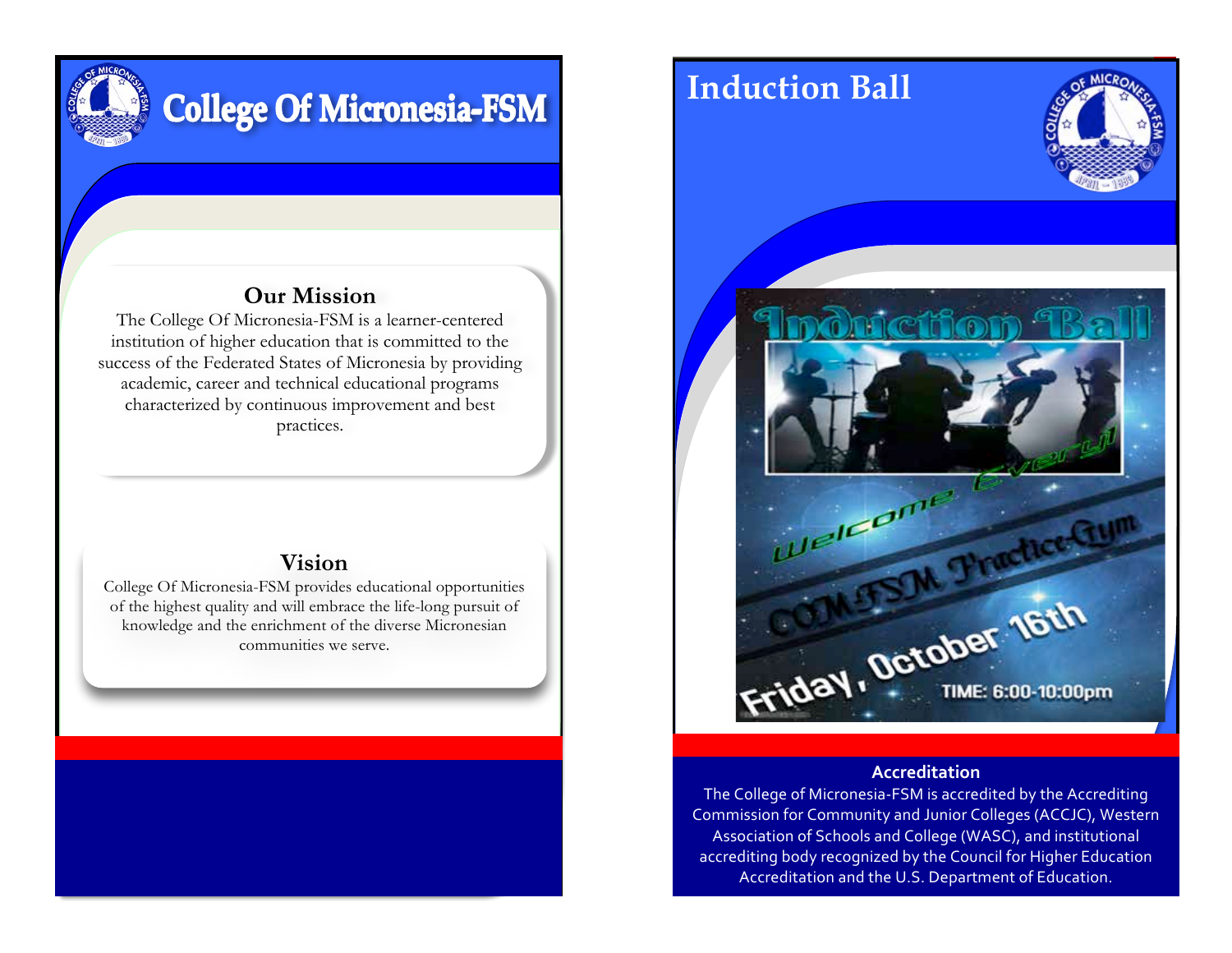COM-FSM National Campus Friday, October 16, 2015 Practice-Gym, FSM-China Friendship Sports Center Palikir, Pohnpei, FSM 96941

> 6:00 PM to 10:00 PM Ceremony Starts

**6:00 PM to 10:00 PM**

**PROGRAM Moment of Silence Casan Joab will Pray FSM National Anthem** Everyone **College of Micronesia Mission**  Everyone **Welcoming Remark** Darla Simina *Vice President of the Student Body Association (SBA)* **Induction Of SBA and all Clubs officers** *President Joseph M. Daisy* **Recognition of all Active Clubs and Organization** *MC Kenneth Edmund* **Inaugural Speech**  SBA President Brandon Kiyomasa **Presentation From clubs and Organization Closing Remarks** *SBA Treasurer Rachel Yatilman* **Music All the way if still has time Master of Ceremony** *Kenneth Edmund Peer Caoch Member*

## **FSM National Anthem**

*I.* 

Tis here we are pledging with heart and with hands Full measure of devotion to thee, our native land Full measure of devotion to thee, our native land

#### *Chorus*

Now all join the chorus let union abide Across all Micronesia join hands on every side Across all Micronesia join hands on every side

*II.* 

We'll all work together with heart, voice, and hands Till we have made these islands another promised land Till we have made these islands another promised land